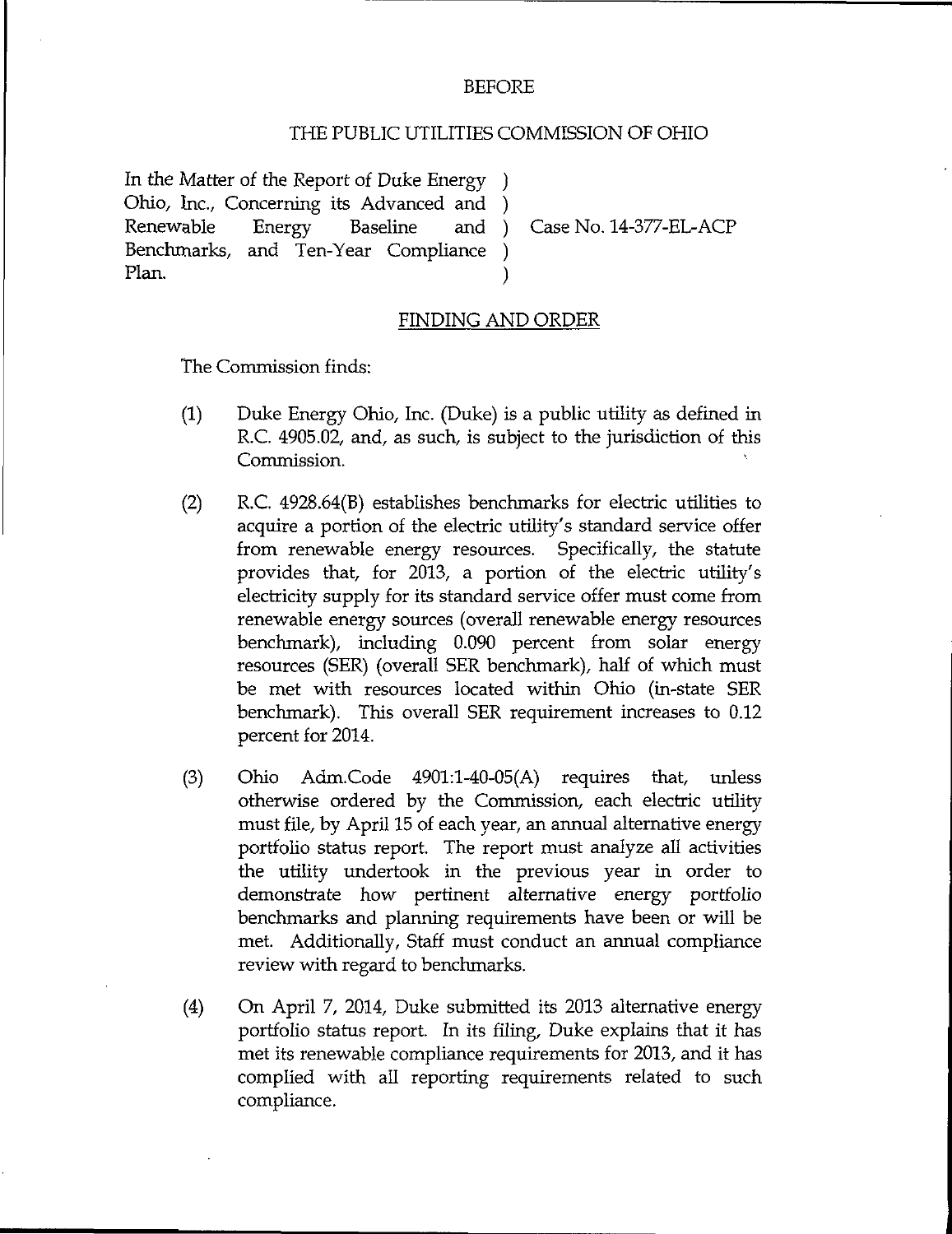- (5) On August 21, 2014, Staff filed findings and recommendations on Duke's alternative energy portfolio status report. In its review. Staff notes that Duke accurately calculated its baseline of 7,607,109 megawatt-hours (MWhs). Further, Staff opines that Duke accurately calculated its compliance obligations and that the following obligations be applied to Duke for 2013;
	- (a) Ohio solar 3,423 MWhs;
	- (b) Other solar 3,423 MWhs;
	- (c) Ohio non-solar renewables 72,648 MWhs; and
	- (d) Other non-solar renewables 72,648 MWhs.

Staff states that Duke had sufficient renewable energy credits (RECs) and solar-RECs (S-RECs) to satisfy its compliance obligation for 2013. The necessary RECs and S-RECs originated from generating facilities certified by the Commission and were appropriately associated with electricity generated between August 1, 2008, and December 31, 2013. Staff further states that Duke has transferred all of the RECs and S-RECs that it intends to use towards its 2013 compliance requirements to its Generation Attribute Tracking System (GATS) reserve subaccount. As a final matter, in future years, where Duke is utilizing GATS to demonstrate compliance. Staff recommends Duke initiate the transfer of the appropriate RECs and S-RECs between March 1 and April 15, so as to precede the filing of its annual compliance status report with the Commission.

(6) Upon review of Duke's alternative energy portfolio status report, as filed on April 7, 2014, and Staff's findings and recommendations, as filed on August 21,2014, the Commission finds that Duke is in compliance with all of its 2013 renewable energy resources benchmarks. Consequently, the Commission finds that Duke's alternative energy portfolio status report for 2013 should be accepted. Finally, the Commission finds that, for future compliance years in which Duke is using GATS to demonstrate its efforts towards Ohio compliance, Duke shall initiate the transfer of the appropriate RECs and S-RECs to its GATS reserve subaccount between March 1 and April 15, in order to precede the filing of its annual compliance status report with the Commission.